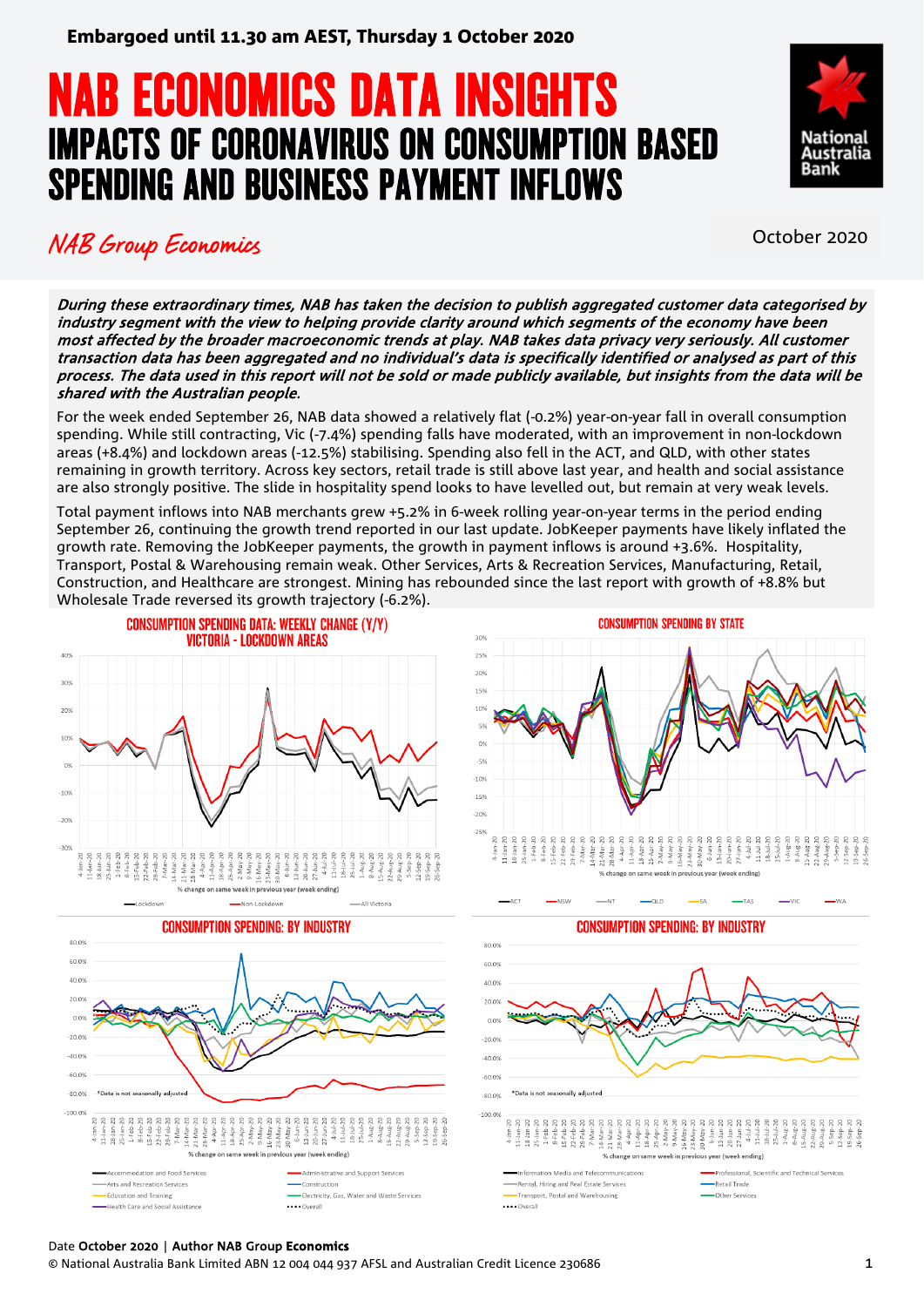.



- NAB's latest Data Insights point to a relatively small -0.2% y/y decline in overall consumption spending in the week ending September 26, down from +3.4% in the previous week.
- The gap between VIC (-7.4%) and other states narrowed, following an improvement in non-lockdown areas (+8.4%), while lockdown areas (-12.5%) remained weak, but stable. This week, overall spending also fell in QLD (-2.3%) after strong growth last week. Most other states slowed, except NT, which rebounded (after a dip last week), while the rate of slowing in SA was far more moderate. The large spend state, NSW (+3.4%), is now middle of the pack.
- By industry, spending is still down most for Admin & Support Services (-70.3%), with Travel Agents contributing heavily to the result. Transport, Postal & Warehousing (-40.6%) is still very weak, with heavy spending falls in passenger transport (Air, Rail, Water, Bus) offsetting modest growth in Postal & Warehousing activities. Spending weakness was also evident in Rental, Hiring & Real Estate Services (-39.6%), particularly Motor Vehicle Hiring, Real Estate Services, and Property Operators. Spending on Health Care & Social Assistance has improved over the past few weeks, driven by Allied Health Care, Medical Services and Other Health, while Childcare remains weak.
- Retail Trade is still above last year (+14.1%), with strong growth in Furniture, Floor Coverings and Housewares, Hardware, Building & Garden, Pharmaceuticals, Recreational Goods, and Food. Fuel, Clothing, and Department Stores continue to contract, albeit more moderately than in recent weeks. The slide in Hospitality (-14.0%) spend levelled off, with weakness driven by Accommodation (-41.1%), compared with Cafes & Restaurants (+4.6%).
- Overall, payment inflows into NAB Merchants rose +5.2% in 6 week rolling year-on-year terms in the week ending September 26. JobKeeper inflows still represents a large part of the extra inflows. Removing JobKeeper, the 6-week rolling change is around +3.6%.
- All business sizes have reported positive gains. Corporates and Large business however are strongest with growth of +2.4% and +4% respectively. SME gains were smaller with Small (+0.6%), Medium (+0.8%) and Emerging (+0.6%) all recording modest growth.
- By industry, inflows are still falling in Hospitality (-14.4%), Transport, Postal & Warehousing (-0.6%), with Wholesale Trade (-6.2) also down this week. Mining rebounded with growth of +8.8%. Across the othjer industries, the strongest growth was in Other Services (+12.5%), Arts & Recreation Services (+11.4%), Manufacturing (+10.1%), Education & Training (+8.9%), Retail Trade (+8.8%), Construction (+8.4%), and Healthcare (+7.8%).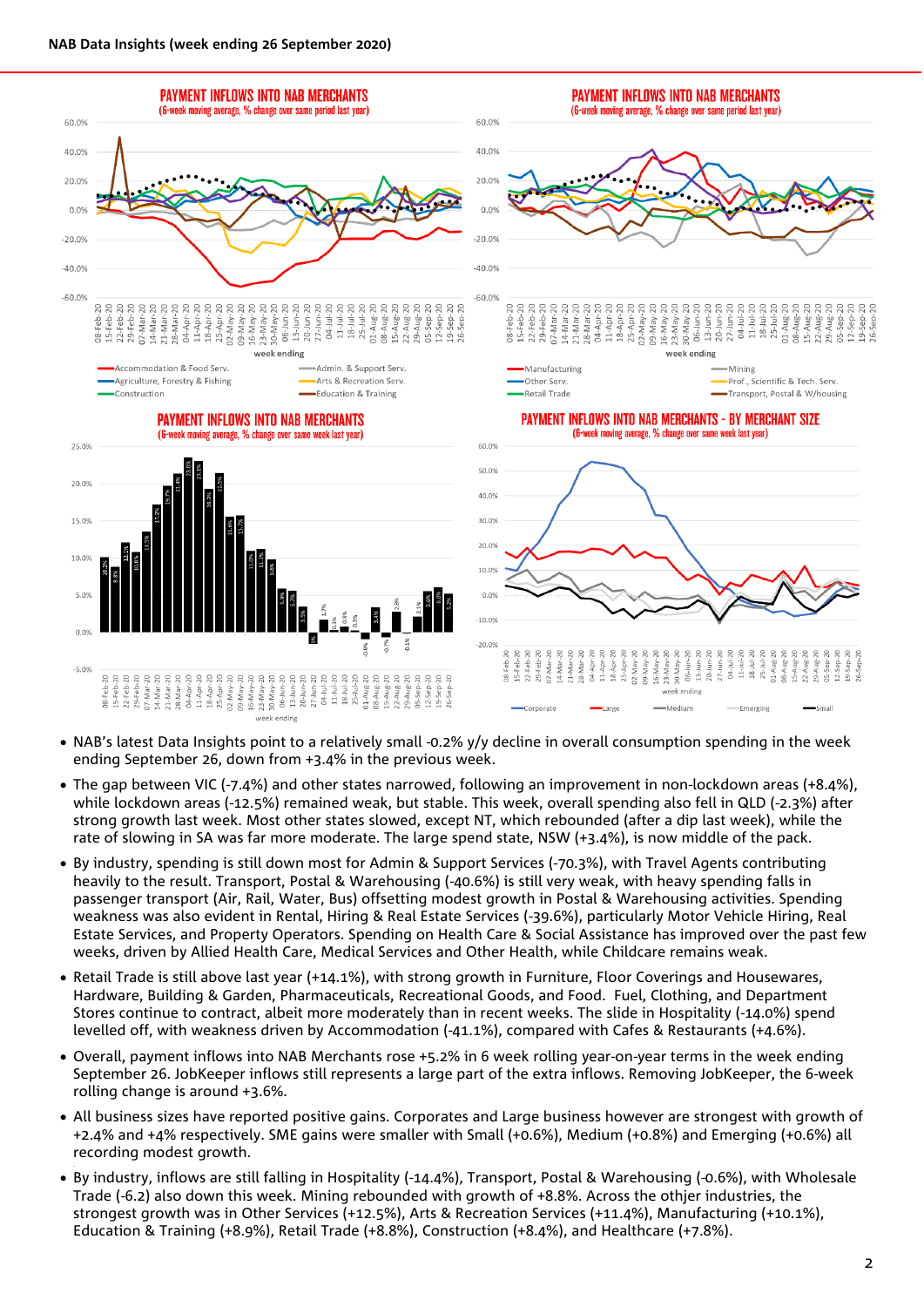### NAB CONSUMPTION-BASED SPENDING BY INDUSTRY SECTOR & SELECTED SUB-INDUSTRIES (year-on-year change on same week in previous year - week ending 26 September 2020)

|                                                                    | % change on same week in<br>previous year** |
|--------------------------------------------------------------------|---------------------------------------------|
| Accommodation & Food Services (Hospitality)                        | $-14.0%$                                    |
| Administrative & Support Services (incl. Travel Agents)            | $-70.3%$                                    |
| <b>Arts &amp; Recreation Services</b>                              | $-1.6%$                                     |
| Construction                                                       | 2.6%                                        |
| <b>Education &amp; Training</b>                                    | $-1.9%$                                     |
| Electricity, Gas & Water & Waste Services                          | 1.0%                                        |
| Healthcare & Social Assistance                                     | 14.4%                                       |
| Information, Media & Telecommunications                            | $-5.3%$                                     |
| <b>Other Services</b>                                              | $-10.0\%$                                   |
| Professional, Scientific & Technical Services                      | 5.2%                                        |
| Rental, Hiring & Real Estate Services                              | $-39.6%$                                    |
| <b>Retail Trade</b>                                                | 14.1%                                       |
| Transport, Postal & Warehousing                                    | $-40.6%$                                    |
| <b>TOTAL</b>                                                       | $-0.2%$                                     |
| <b>Best Performers (Sub-Division)</b>                              |                                             |
| Publishing (except Internet & Music Publishing)<br>$\overline{a}$  | 55.9%                                       |
| <b>Gambling Activities</b><br>$\blacksquare$                       | 38.5%                                       |
| Medical & Other Health Care Services<br>$\blacksquare$             | 19.0%                                       |
| <b>Food Retailing</b><br>$\blacksquare$                            | 17.9%                                       |
| <b>Other Store-Based Retailing</b><br>$\blacksquare$               | 11.2%                                       |
| Internet Publishing & Broadcasting                                 | 15.2%                                       |
| Waste Collection, Treatment & Disposal Services                    | 13.1%                                       |
| Postal & Courier Pick-up & Delivery Services                       | 11.8%                                       |
| Motor Vehicle & Motor Vehicle Parts Retailing                      | 11.1%                                       |
| <b>Worst Performers (Sub-Division)</b>                             |                                             |
| <b>Water Transport</b><br>$\overline{\phantom{a}}$                 | $-98.6%$                                    |
| Air & Space Transport                                              | $-86.1%$                                    |
| Rail Transport<br>$\overline{\phantom{a}}$                         | $-79.9%$                                    |
| Other Transport                                                    | $-73.3%$                                    |
| <b>Creative &amp; Performing Arts Activities</b>                   | $-73.2%$                                    |
| <b>Administrative Services</b>                                     | $-72.7%$                                    |
| Rental & Hiring Services (except Real Estate)<br>$\qquad \qquad -$ | $-71.9%$                                    |
| Motion Picture & Sound Recording Activities<br>$\qquad \qquad -$   | $-64.5%$                                    |

\*This data excludes government services, taxes, direct to consumer manufacturers, mortgage and other credit facility repayments. Spending includes both online and offline transactions. Transaction data may include EFTPOS, Credit Card, BPAY, Bank Transfers, Direct Debits and PayPal services where available.

\*\*Data is not seasonally adjusted.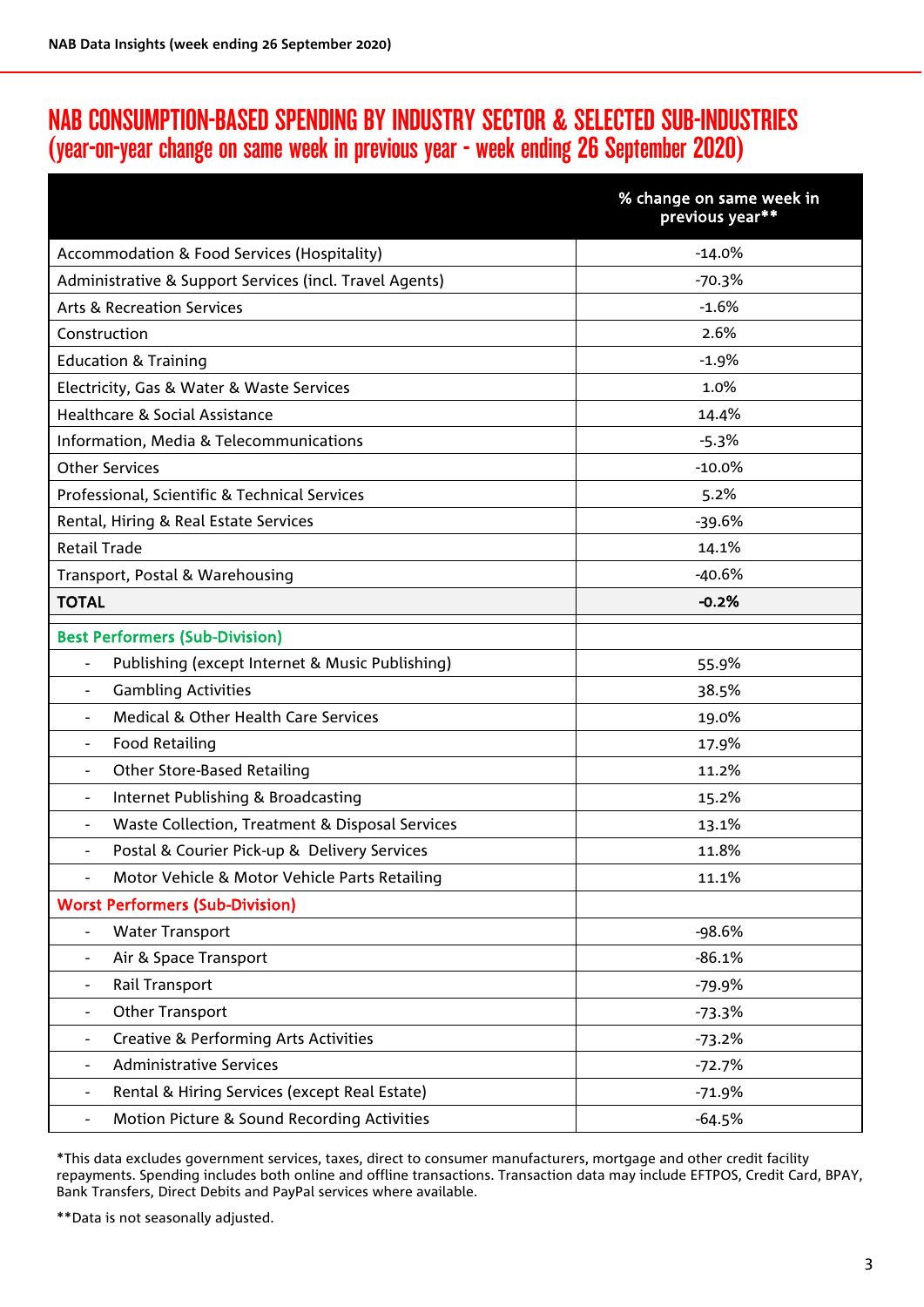## PAYMENT INFLOWS INTO NAB MERCHANTS BY INDUSTRY SECTOR & SELECTED SUB INDUSTRIES (6-week moving avg, year-on-year chg on same period in previous year, 6-wks ended 26 September 2020)

|                                                                                  | 6-weeks ending<br>26 September 2020 |
|----------------------------------------------------------------------------------|-------------------------------------|
| <b>Accommodation &amp; Food Services</b>                                         | $-14.4%$                            |
| <b>Administration &amp; Support Services</b>                                     | 4.0%                                |
| Agriculture, Forestry & Fishing                                                  | 2.2%                                |
| <b>Arts &amp; Recreation Services</b>                                            | 11.4%                               |
| Construction                                                                     | 8.4%                                |
| <b>Education &amp; Training</b>                                                  | 8.9%                                |
| Healthcare & Social Assistance                                                   | 7.8%                                |
| Manufacturing                                                                    | 10.1%                               |
| Mining                                                                           | 8.8%                                |
| <b>Other Services</b>                                                            | 12.5%                               |
| Professional, Scientific & Technical Services                                    | 3.9%                                |
| <b>Retail Trade</b>                                                              | 8.8%                                |
| Transport, Postal & Warehousing                                                  | $-0.6%$                             |
| <b>Wholesale Trade</b>                                                           | $-6.2%$                             |
| <b>TOTAL</b>                                                                     | 5.2%                                |
| <b>Business Size</b>                                                             |                                     |
| Small<br>$\blacksquare$                                                          | 0.6%                                |
| Emerging<br>$\overline{\phantom{a}}$                                             | 0.6%                                |
| Medium<br>$\blacksquare$                                                         | 0.8%                                |
| Large                                                                            | 4.0%                                |
| Corporate                                                                        | 2.4%                                |
| <b>Best Performers (Sub-Division)</b>                                            |                                     |
| Postal and Courier Pick-up and Delivery Services<br>$\overline{\phantom{a}}$     | 134.8%                              |
| Rail Transport                                                                   | 71.7%                               |
| Non-Metallic Mineral Product Manufacturing                                       | 56.6%                               |
| Aquaculture<br>$\qquad \qquad -$                                                 | 56.2%                               |
| <b>Exploration and Other Mining Support Services</b><br>$\overline{\phantom{a}}$ | 51.1%                               |
| <b>Gambling Activities</b><br>$\overline{\phantom{a}}$                           | 40.2%                               |
| <b>Metal Ore Mining</b><br>$\overline{\phantom{a}}$                              | 31.8%                               |
| <b>Worst Performers (Sub-Division)</b>                                           |                                     |
| Air & Space Transport<br>$\overline{\phantom{a}}$                                | $-57.5%$                            |
| <b>Coal Mining</b><br>$\overline{\phantom{a}}$                                   | $-45.8%$                            |
| Warehousing and Storage Services<br>$\overline{\phantom{a}}$                     | $-44.6%$                            |
| <b>Creative and Performing Arts Activities</b><br>$\overline{\phantom{a}}$       | $-36.6%$                            |
| Accommodation<br>$\overline{\phantom{a}}$                                        | $-35.6%$                            |
| Oil and Gas Extraction<br>$\overline{\phantom{a}}$                               | $-32.1%$                            |
| <b>Heritage Activities</b><br>$\qquad \qquad -$                                  | $-31.3%$                            |

\* Payment Inflows are credits to a NAB merchant's account that is not a financing credit from NAB or a transfer from related accounts.